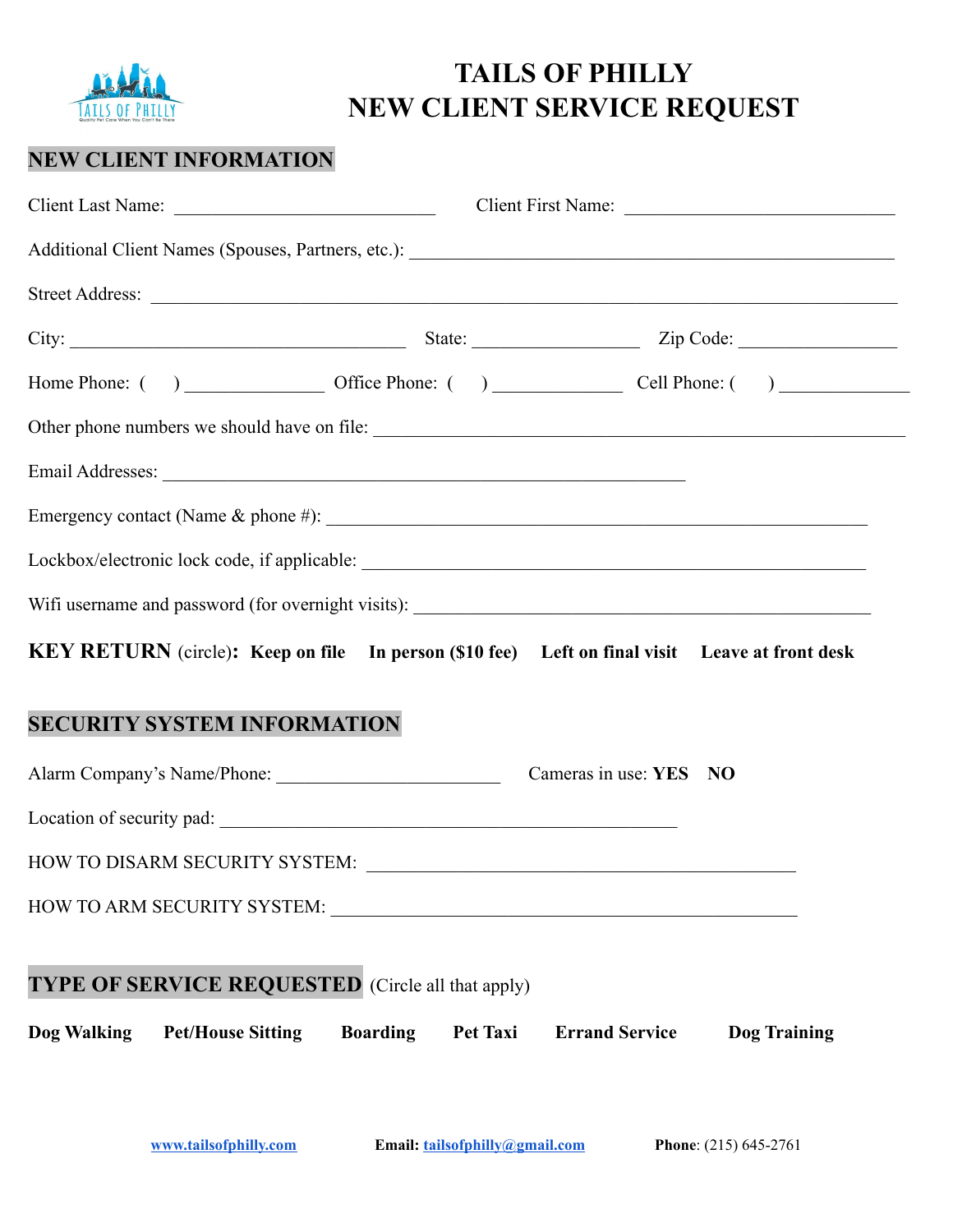## **SERVICE TYPE: DOG WALKING**

| Days of the Week: MON TUES WED THUR FRI SAT SUN                                                     |
|-----------------------------------------------------------------------------------------------------|
| Preferred Time/Visit (please allow a 3-hour window): ____________________________                   |
| Length of Walk: 15 -minutes 30-minutes 45-minutes 60-minutes                                        |
| <b>SERVICE TYPE: PET/HOUSE SITTING</b>                                                              |
| Day, Date & Time of Departure: Day, Date & Time Return Home: 2008. Date & Time Return Home:         |
| First Visit Date/Time: Last Visit Date/Time: How Many Visits per Day?                               |
| Preferred Time/Visit (please allow a 3-hour window): ____________________________                   |
| Length of Visit (circle): 15 - minutes 30-minutes 45-minutes 60-minutes Overnight                   |
| Collect mail, pkgs & newspapers? YES NO Where should mail/pkgs be placed?                           |
| Plant watering: YES NO Alter lights, open/close curtains or blinds? YES NO TV/Radio left on? YES NO |
| <b>SERVICE TYPE: BOARDING</b>                                                                       |
| Day, Date & Time of Departure: Day, Date & Time Return Home: 2008. Date & Time Return Home:         |
| Do you need your pet(s) to be picked up and/or dropped off from/to your home? $YES$ NO              |
| <b>SERVICE TYPE: PET TAXI</b>                                                                       |
| Day, Date & Time of Pet Transport:                                                                  |
| Pick up Location:                                                                                   |
| Drop off Location:                                                                                  |
| Do you need us to stay with your pet during their appointment? YES NO                               |
|                                                                                                     |
|                                                                                                     |